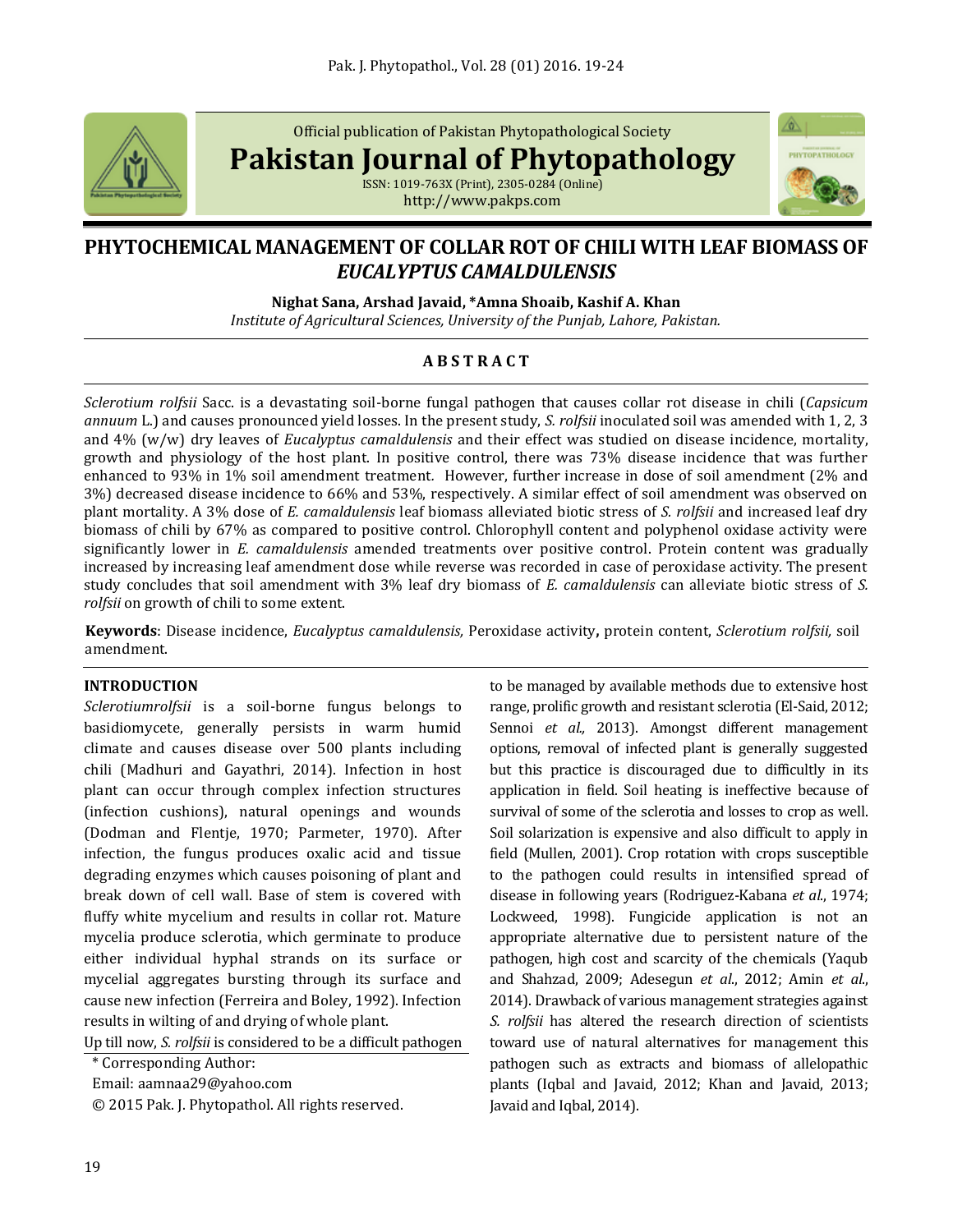*Eucalyptus camaldulensis,* family Myrtaceae is an allelopathic tree cultivated throughout tropics, and commonly occupying open waste spaces and grasslands, road sides, river banks and wetlands (Abubakar, 2010). It is famous for its medicinal uses as well as antifungal potential due to presence of phenols, tannins, saponins and cardenolide etc. (Abubakar, 2010; Barra *et al*., 2010; Siramon *et al*., 2013). Considerable literature is available on *in vitro* antifungal potential of leaf essential oil of many *Eucalyptus* spp. including *E. grandis, E. camaldulensis*, and *E. citriodora* against several pre- and post-harvest fungi like *Aspergillus clavatus*, *Aspergillus niger, Penicillium citrinum Chaetomium globosum* and *Cladosporium cladosporioides* etc. (Su *et al*., 2006). Likewise, Bashir and Tahira (2012) showed aqueous, methanolic and *n-*hexane leaf extracts of *E. camaldulensis* hold significant antimycotic potential against *Fusarium solani*. Recently, Shafique *et al*. (2015) revealed 85% management of Fusarium wilt of chili caused by *F. oxysporum* through methanolic leaf extract of *E. citriodora*. However, literature is scanty on *in vivo* disease management potential of leaf biomass of *E. camaldulensis*. It has been revealed that phytochemicals in leaf triggers plant defense mechanism by activating function of antioxidant enzymes (peroxidase, catalase and phenyl ammonia lyase etc.) during growth and development of plant often and protect them against microbial attack (Haralampiodis *et al*., 2001). Production of reactive oxygen species (ROS) are obvious events linked with changes in activity of antioxidant enzymes. Peroxidase is multipurpose enzymes provides protection against pathogens by phenols oxidation, host cell wall suberization and lignifications. Polyphenol functions by oxidation of phenols (Ashry and Mohamed, 2012). Antifungal action of plant phytochemicals comprised of inhibition of various activities of fungal pathogens like fungal extracellular enzymes, oxidative phosphorylation, spore germination and mycelial growth (Chérif*et al*., 2007). According to Ayepola and Adeniy (2008), tannin in leaf could bind proteins thereby inhibiting cell protein synthesis in microbial cell. Current investigation was performed to determine influence of *E. camaldulensis* leaf dry biomass as soil amendment against collar rot disease by assessing growth and physiology of chili.

#### **MATERIALS AND METHODS**

**Preparation of inoculum:** Pearl millet seeds (300 g) were soaked in water for two hours and boiled mildly. Excessive water was drained and boiled seeds were autoclaved at 121 °C and 304 kPas pressure for 30 minutes in plastic bags. After cooling, bags were inoculated with actively growing culture of *S. rolfsii* and incubated at 27 °C for 10 days.

**Preparation of pots:** Plastic pots were filled with sandy loam soil at 4 kg soil per pot. Before filling in the pots, soil was fumigated with formalin for one week. *S. rolfsiiinoculum* (20 g pot<sup>-1</sup>) was thoroughly mixed in pot soil and watered and left for one week. Negative control was without fungal inoculum. However, same amount of boiled and autoclaved pearl millet seeds were mixed in the pot soil. In fungal inoculated pots, dried and powdered leaves of *E. camaldulensis* were mixed at 1, 2, 3 and 4% (w/w). Positive control treatment was without dry leaf amendment. Pots were irrigated and left for one week for release of allelochemicals from leaves and their interaction with the fungal pathogen.

**Experimental design and treatments:** One month old seedlings of chili were transplanted in pots at 6 seedlings per pot. Pots were watered. Experiment was carried out in a completely randomized design with three replications. There were following 6 treatments:

- **T<sup>1</sup>** Negative control
- **T<sup>2</sup>** Positive control (*S. rolfsii*)
- **T<sup>3</sup>** *S. rolfsii* + 1% *E. camaldulensis*
- **T<sup>4</sup>** *S. rolfsii* + 2% *E. camaldulensis*
- **T<sup>5</sup>** *S. rolfsii* + 3% *E. camaldulensis*
- **T<sup>6</sup>** *S. rolfsii* + 4% *E. camaldulensis*

**Harvesting and data analysis:** Plants were harvested 105 days after transplantation. Disease incidence, plant mortality as well as roots and shoots length and fresh weight were recorded. Plants materials were dried at 70 °C and dry weights were recorded. All the data were analyzed by ANOVA. Treatment means were separated at 5% level of significance by applying computer software Statistics 8.1.

#### **RESULTS AND DISCUSSION**

**Effect of soil amendment on disease incidence and plant mortality:** There was 73% disease incidence in positive control that was further enhanced to 93% due to application of 1% dry leaf biomass of *E. camaldulensis.*  Further increase in dose of soil amendment (2-4%) decreased disease incidence to 66% and 53%. In general, the difference in disease incidence among various *S. rolfsii* inoculated treatments with and without soil amendment was insignificant. The effect of *S. rolfsii* and soil amendment on plant mortality was similar to that of the effect on disease incidence (Figure 1).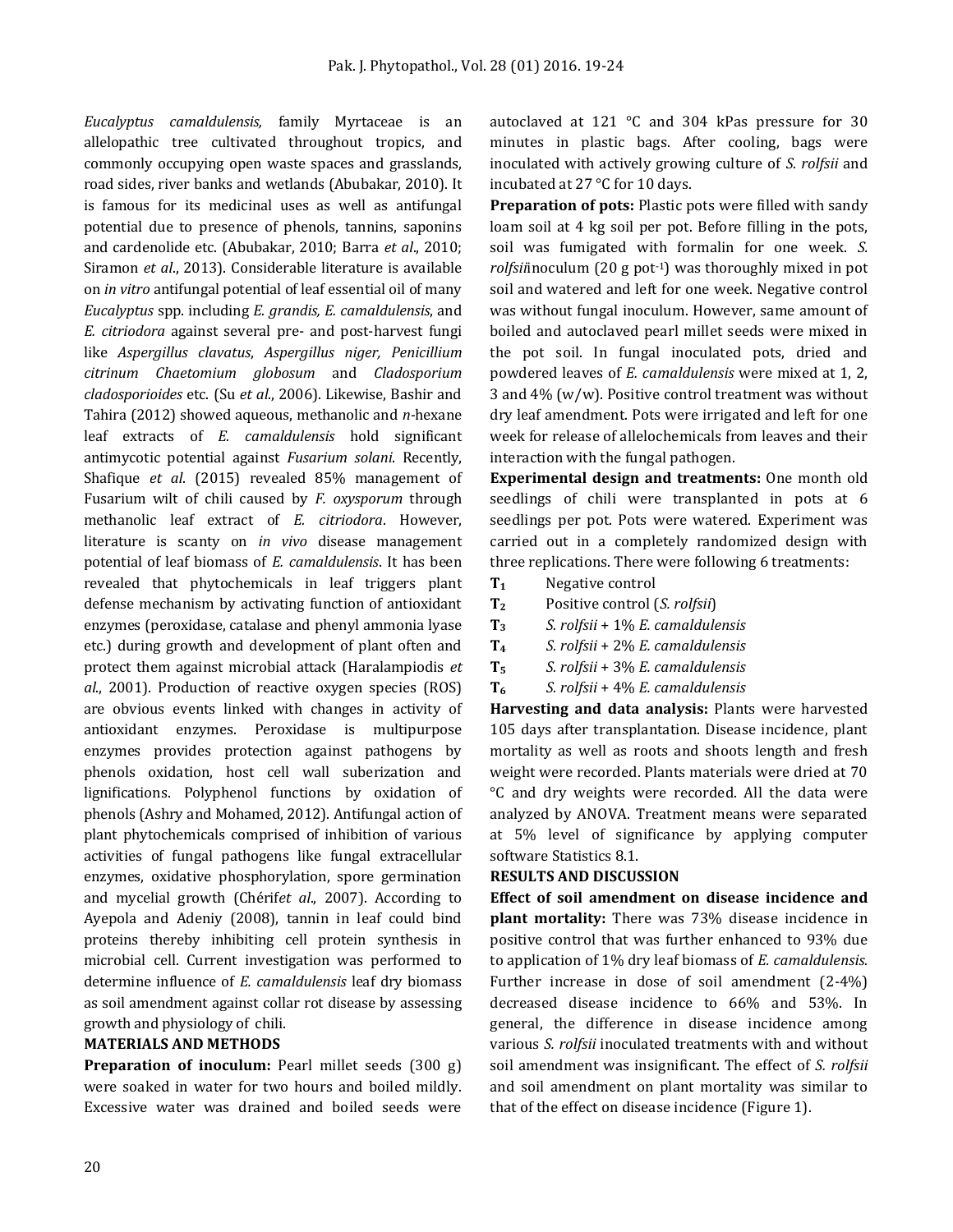

Figure 1. Effect of soil amendment by *Eucalyptus camaldulensis* leaf biomass (ELB) on disease incidence and plant mortality in chili due to *Sclerotium rolfsii* (SR). Vertical bars show standard errors of means of three replicates. Values with different letters at their top show significant difference (P≤0.05) as determined by LSD Test.

Pathogenicity of *S. rolfsii* to chili might be attributed to occurrence of oxalic, gallic, ferulic, cinnamic, chlorogenic and indole-acetic acid in sclerotial filtrate (Amber *et al*., 2012). Reduction in disease incidence with increased dose of *E. camaldulensis* might be due to increase in amount of antioxidant compounds e.g. phloroglucinol, flavonoids and tannins (Amakura*et al*., 2002), that likely to inhibit growth of *S. rolfsii*.

**Effect of soil amendment on plant growth:** The effect of *S. rolfsii* and different doses (1-4%) of *E. camaldulensis* leaf biomass application as soil amendment had insignificant effect on shoot fresh and dry biomass. However, 3% dose of *E. camaldulensis* leaf amendment alleviated biotic stress of *S. rolfsii* and increased leaf dry biomass of chili by 67% over positive control (Figure 2). All the *S. rolfsii* inoculated treatments showed lower root length and dry biomass than negative control. The effect was more severe in *E. camaldulensis* leaf amended treatments. However, the adverse effect of *S. rolfsii* on root fresh and dry biomass was less pronounced in 3% *E. camaldulensis* leaf amendment treatment (Figure 3). Presently, highest applied dose (4%) showed less improvement in plant growth and biomass than that of 3%. It might be due to concentration depended action of allelochemicals, while these allelochemicals could work as parts plant defense mechanism against biotic stresses. At higher concentration, these may block important physiological and metabolic processes of plant (Farooq*et al*., 2013).



Figure 2. Effect of *Sclerotiumrolfsii* (SR) and soil amendment by *Eucalyptus camaldulensis* leaf biomass (ELB) on shoot growth of chili. Vertical bars show standard errors of means of three replicates. Values with different letters at their top show significant difference (P≤0.05) as determined by LSD Test.

So far, 1% and 2% also found less effective than 3% could be due to lower concentration of allelochemicals to combat with *S. rolfsii* (Lankau , 2012). Root is in direct contact with soil, therefore, drastic effect of root growth and biomass could be obvious probably generated by synergistic interaction of allelochemicals and *S. rolfsii.*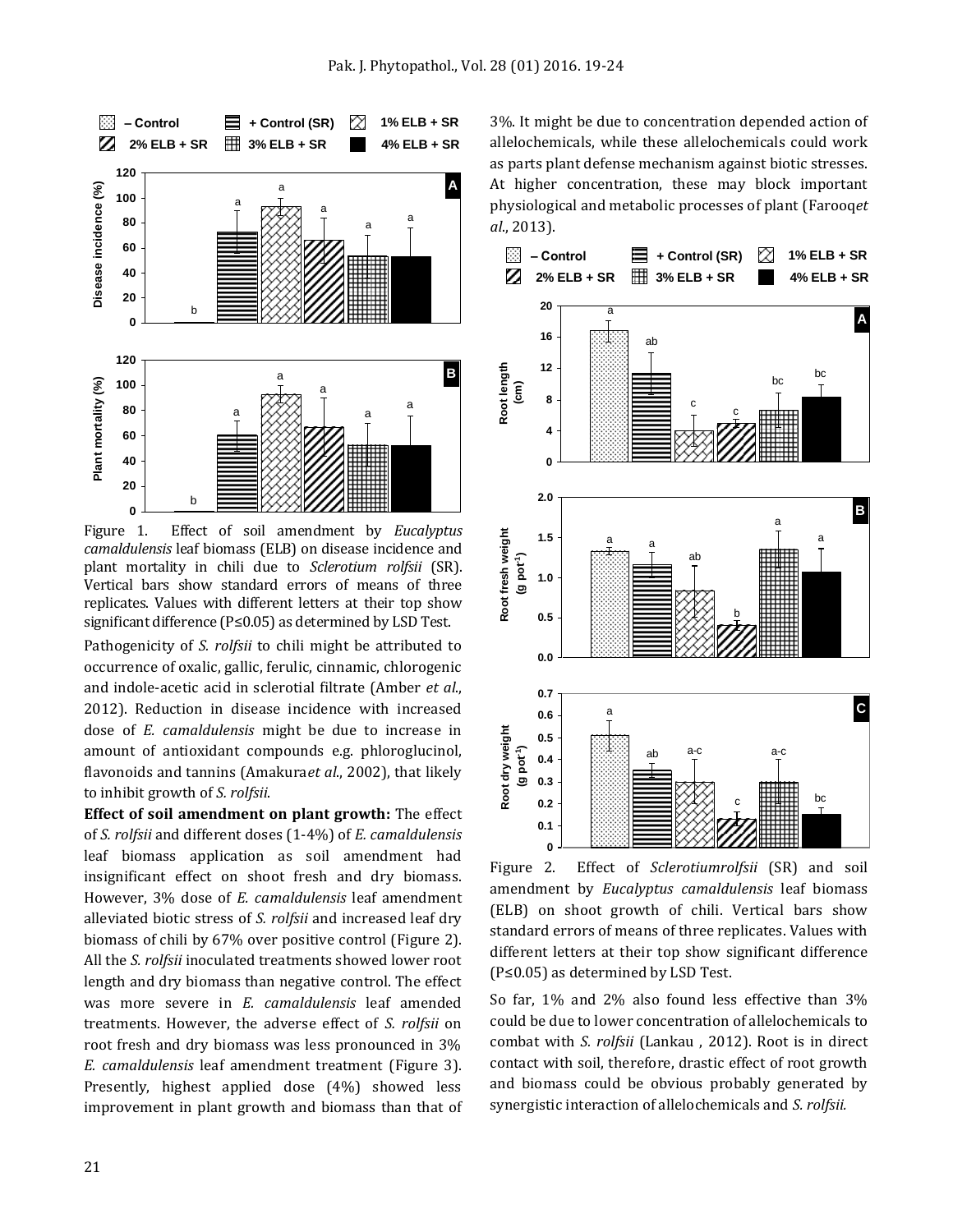**Chlorophyll content (mg g-1 )**

Chlorophyll content

83. Z

**Protein content (mg g-1 )**

Protein content

**Polyphenol oxidase (Units min-1 mg-1 protein)**

(Units min<sup>-1</sup> mg<sup>-1</sup> protein) Polyphenol oxidase



Peroxidase activity<br>Units min<sup>-1</sup> mg<sup>-1</sup> protein) **(Units min-1 mg-1 protein)Peroxidase activity 15** ab **10** bc bc c c **5 0** Figure 4. Effect of *Sclerotium rolfsii* (SR) and soil amendment by *Eucalyptus camaldulensis* leaf biomass (ELB) on various physiological parameters of chili. Vertical bars show standard errors of means of three replicates. Values

**‒ Control + Control (SR) 1% ELB + SR 2% ELB + SR 3% ELB + SR 4% ELB + SR**

c

c

b

b

bc

a

a

**4**

**0 1**

**0 0.002 0.004 0.006 0.008**

**20**

**2 3** a

b

a **A**

c

bc

b

c

b

b

c

a

b

**B**

**C**

**D**

Figure 3. Effect of *Sclerotium rolfsii* (SR) and soil amendment by *Eucalyptus camaldulensis* leaf biomass (ELB) on root growth of chili. Vertical bars show standard errors of means of three replicates. Values with different letters at their top show significant difference (P≤0.05) as determined by LSD Test.

**Effect of soil amendment on host plant physiology:**  The highest chlorophyll contents  $(6.56 \text{ mg g}^{-1})$  were recorded in negative control which were significantly reduced by 22% in positive control. Application of leaf biomass amendment significantly reduced chlorophyll contents than negative as well as positive control treatments (Figure 4 A). Reduction in chlorophyll content followed by programmed cell death might be consequences of fungal toxins (Howlett, 2006) So far, variation in total content of chlorophyll due to different biofungicides might be due to changes in stomatal

conductance, source-sink balance and effect on rubisco activity (Kasai, 2008).

with different letters at their top show significant difference

(P≤0.05) as determined by LSD Test.

*S. rolfsii* inoculation significantly reduced protein contents by 49% over negative control. Application of *E. camaldulensis*leaves amendments enhanced protein contents. There was a gradual increase in protein contents with an increase in quantity of *E. camaldulensis* leaves biomass. The highest protein contents were recorded in 4% leaf amendment treatments that were significantly greater by 118% over positive control treatments (Figure 4 B). Van Loon (1997) documented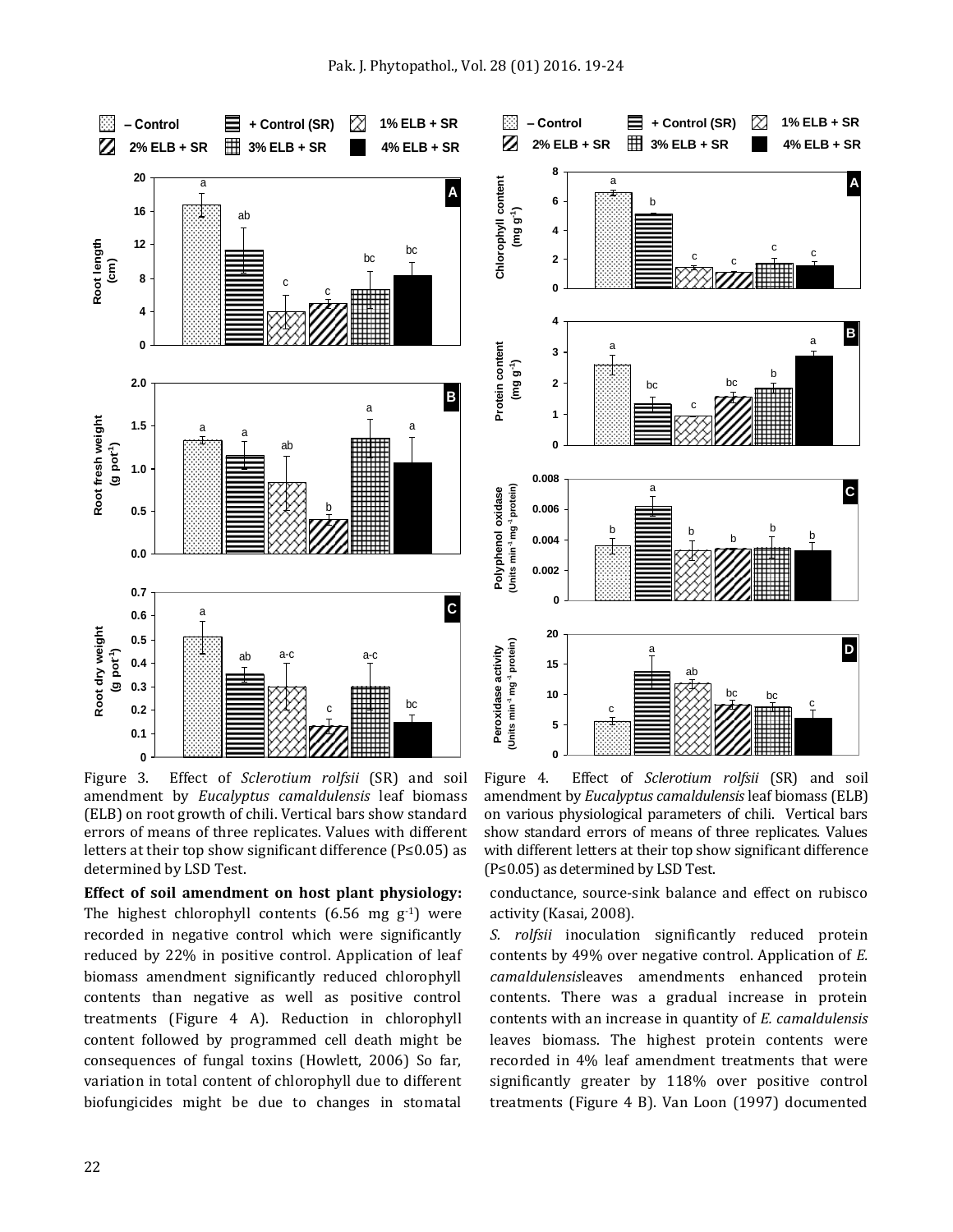presence of stress protein in plants after stress, however, the content of protein may decline due to increase in total amino acid pool (Parida*et al*., 2004). Increase in protein content due to soil amendment might be due to synthesis of nitrogenous compound that possibly increase in total free amino acid and proline content (Da La Rosa-Ibarca and Maiti, 1995) and could reveal different levels of resistance acquired by chili plant against *S. rolsii*.

Polyphenol oxidase (PPO) activity was significantly increased by 72% due to soil inoculation with *S. rolfsii.*  However, application of different doses of leaf biomass of *E. camaldulensis* leaves lowered the quantity of this parameter at par with negative control (Figure 4 C). The lowest peroxidase (PO) activity (5.6 units min<sup>-1</sup> mg<sup>-1</sup> protein) was recorded in negative control. Inoculation of *S. rolfsii* significantly enhanced this parameter to its maximum in positive control  $(13.70 \text{ units min}^{-1} \text{ mg}^{-1})$ protein). Application of *E. camaldulensis*leaves as soil amendment gradually decreased this parameter as compared to positive control with an increase in dose of the leaf biomass (Figure 4 D). Generation of defense related enzymes including PPO and PO has been demented by Avdiushko *et al*. (1993) in cucumber leaf and Bhagat & Chakraborty (2010) in tea leaf due to infection of *S. rolfsii*. Reduction in activity of PPO and PO due to soil amendment might indicate low requirement of plant for the induction of antioxidants.

# **CONCLUSION**

The present study concludes that collar rot disease of chili can be managed by applying 3% dry leaf biomass of *E. camaldulensis*as soil amendment. Further studies are needed to evaluate the effect of soil amendment with this plant material under field conditions.

# **REFERENCES**

- Abubakar, E.M.M. 2010. Antibacterial potential of crude leaf extracts of *Eucalyptus camaldulensis* against some pathogenic bacteria. Afr. J. Plant Sci.4: 202- 209.
- Adesegun, E.A., E.O. Ajayi, O.S. Adebayo, A.K. Akintokun,O.A. Enikuomehin, 2012. Effect of *Ocimumgratissium*L. and *Aframomummelegueta* K. Schum. extracts on the growth of *Sclerotiumrolfsii*Sacc. Int. J. Plant Pathol. 3: 74-81.
- Amakura, Y., Y. Umino, S. Tsuji, H. Ito, T. Hatsno, T. Yoshida. 2002. Constituents and their antioxidative effects in *Eucalyptus* leaf extract

used as a natural food additive. Food Chem. 77: 47-56

- Amber, P., A.B.I.D.A Akram, R. Qureshi and Z.A.H.I.D. Akram, 2012. HPLC analysis for secondary metabolites detection in *Sclerotiumrolfsii* isolated from chickpea. Pak. J. Bot. 44: 417-422.
- Amin, M., S. Tadele and T. Selvaraj, 2014. White rot (*Sclerotiumcepivorum*Berk) an aggressive pest of onion and garlic in Ethiopia: An overview. J. Agric. Biotechnol. Sustain. Dev.6: 6-15.
- Ashry, N.A., H.I. Mohamed. 2012. Impact of secondary metabolites and related enzymes in flax resistance and/or susceptibility to powdery mildew. Afr. J. Biotechnol. 11: 1073-1077.
- Avdiushko, S.A., X.S. Ye, J. Kuc. 1993. Detection of several enzymatic activities in leaf prints of cucumber plant. Physiol. Mol. Plant Pathol. 42: 441-454.
- Ayepola, O.O., B.A. Adeniy. 2008. The antibacterial activity of leaf extracts of *Eucalyptus camaldulensis*(Myrtaceae). J. Appl. Sci. Res. 4: 1410-1413.
- Bhagat, I., B. Chakraborty. 2010. Defense response triggered by *Sclerotiumrolfsii* in tea plants. Ecoprint. 17: 69-76.
- [Barra, A.,](http://www.ncbi.nlm.nih.gov/pubmed/?term=Barra%20A%5BAuthor%5D&cauthor=true&cauthor_uid=20334153) V. [Coroneo,](http://www.ncbi.nlm.nih.gov/pubmed/?term=Coroneo%20V%5BAuthor%5D&cauthor=true&cauthor_uid=20334153) S. [Dessi,](http://www.ncbi.nlm.nih.gov/pubmed/?term=Dessi%20S%5BAuthor%5D&cauthor=true&cauthor_uid=20334153) P. [Cabras, A.](http://www.ncbi.nlm.nih.gov/pubmed/?term=Cabras%20P%5BAuthor%5D&cauthor=true&cauthor_uid=20334153) [Angioni.](http://www.ncbi.nlm.nih.gov/pubmed/?term=Angioni%20A%5BAuthor%5D&cauthor=true&cauthor_uid=20334153) 2010. Chemical variability, antifungal and antioxidant activity of *Eucalyptus camaldulensis* essential oil from Sardinia. [Nat. Prod. Commun.](http://www.ncbi.nlm.nih.gov/pubmed/20334153) 5: 329-35.
- Bashir, U., J.J. Tahira. 2012. Evaluation of *Eucalyptus camaldulensis* against *Fusarium solani*. Int. J. Agric. Biol. 14: 675-677.
- Chérif, M., A. Arfaoui, A. Rhaiem. 2007. Phenolic compounds and their role in bio-control and resistance of chickpea to fungal pathogenic attacks. Tunisian J. Plant Prot. 2: 7-21.
- Da La Rosa-Ibarra, M.M., R.I.K. Maiti. 1995. Biochemical mechanism in glossy sorghum lines for resistance to salinity stress. J Plant Physiol. 146: 515-519.
- Dodman, R.L., N.T. Flentje. 1970. The mechanism and physiology of plant penetration by *Rhizoctonia solani*. In: J.R. Parameter (ed.), *Rhizoctonia solani*, Biology and Pathology. Univ. California Press, Berkely. pp: 147-160.
- El-Said, R.M.F. 2012. Control of root rot of chickpea caused by *Sclerotiumrolfsii* by different agents and gamma radiation. Master in Microbiology, Botany Department, Faculty of Science, Tanta University.